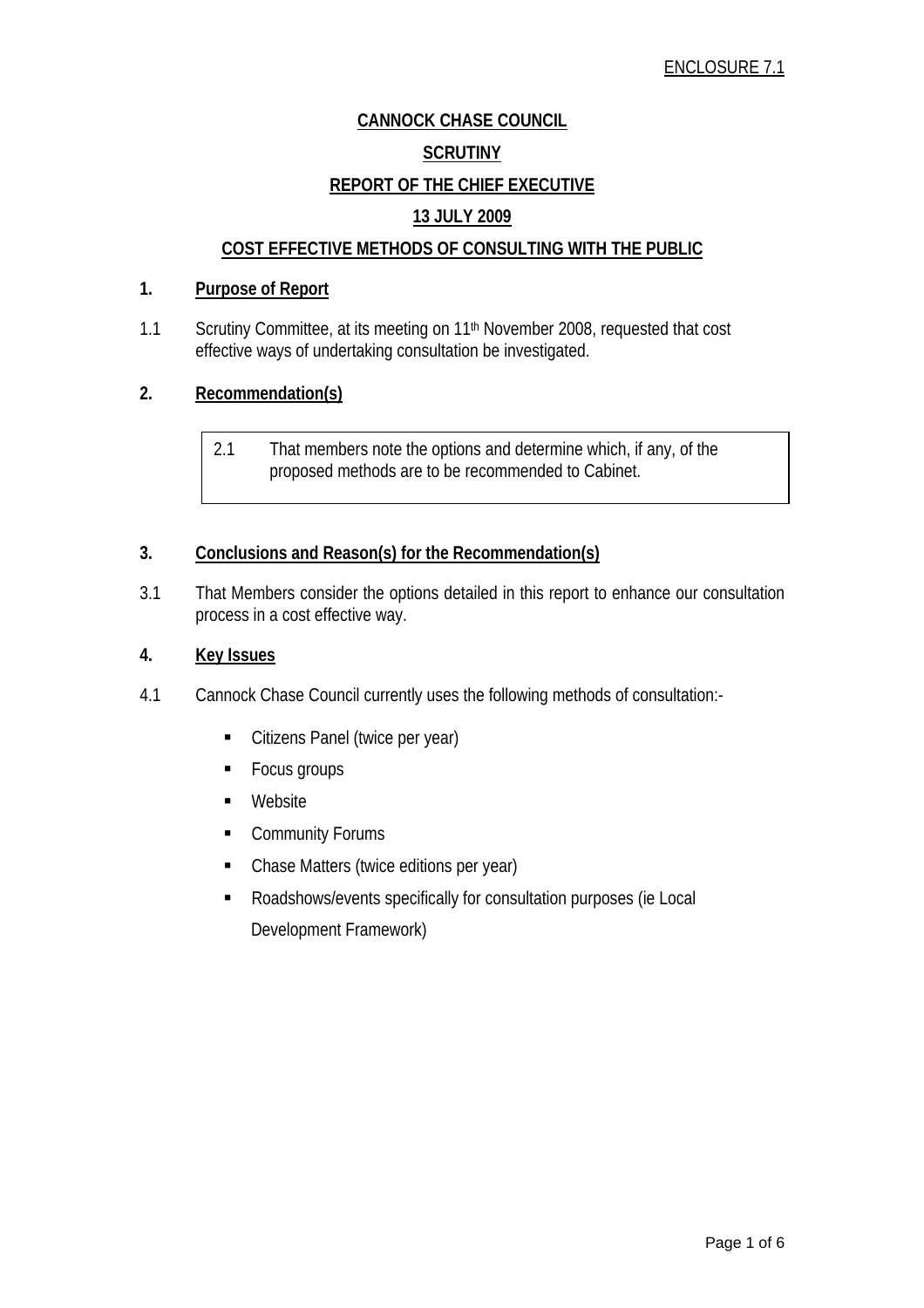#### **REPORT INDEX**

| Background                                                                                    | Section 1            |
|-----------------------------------------------------------------------------------------------|----------------------|
| Details of Matters to be Considered i.e. Options Considered, Outcome<br>of Consultations etc. | Section 2            |
| <b>Contribution to CHASE</b>                                                                  | Section 3            |
| <b>Financial Implications</b>                                                                 | Section 4            |
| <b>Human Resource Implications</b>                                                            | Section 5            |
| Legal Implications                                                                            | Section 6            |
| Section 17 (Crime Prevention)                                                                 | Section 7            |
| <b>Human Rights Act Implications</b>                                                          | Section 8            |
| Data Protection Act Implications                                                              | Section 9            |
| <b>Risk Management Implications</b>                                                           | Section 10           |
| <b>Equality and Diversity Implications</b>                                                    | Section 11           |
| <b>Other Options Considered</b>                                                               | Section 12           |
| <b>List of Background Papers</b>                                                              | Section 13           |
| Annexes to the Report i.e. copies of correspondence, plans etc.                               | Annex 1, 2, 3<br>etc |

**Report Author Details:** (name, title and extension number)

#### **Section 1 Section 1**

#### **Background**

#### **Options for consideration**

#### **Complaints, Suggestions and Comments**

Using complaints, suggestions and comments cards have little or no cost as there is already a system set up and established.

Being aware of what is going right or wrong is a free source of detailed information about how services are working. The location of such cards is key to how successful the system will be. Locations can vary from reception areas, point of service delivery or via the council website.

Suggested location points:

- o Chase and Rugeley Leisure Centres
- o Prince of Wales Centre
- o Museum of Cannock Chase
- o Libraries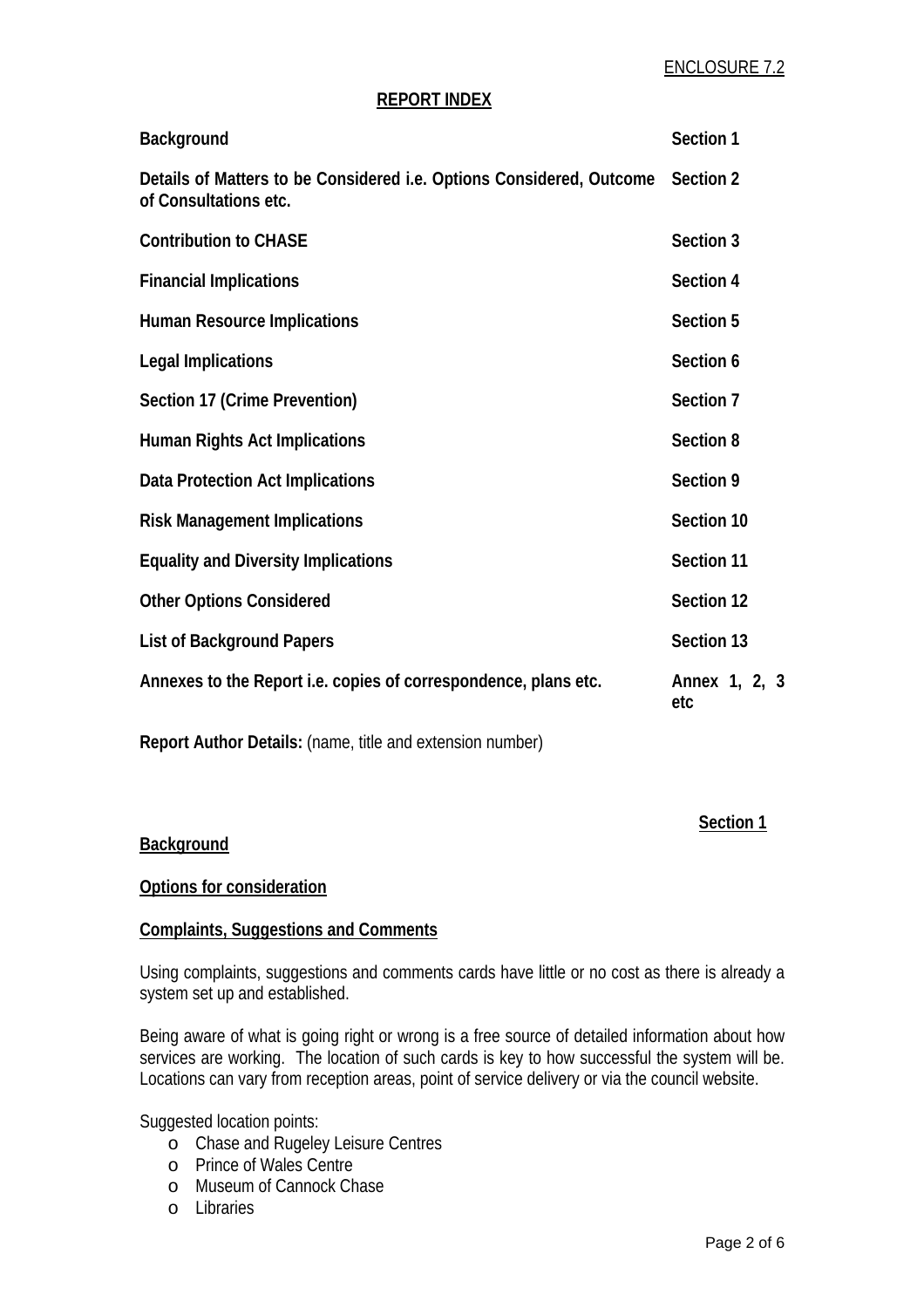- o Council Offices
- o Job centres
- o Hospitals, doctors surgeries, dentist surgeries
- o Schools
- o Church groups
- o Voluntary and community organisations
- o Youth clubs

Leaflets are usually the least expensive way to capture views but still reasonably effective for providing information and can include response slips that can be deposited in suggestion boxes at various locations. To complement this, posters are a good reminder medium for communicating a small amount of key information in a specific location. They are inexpensive and highly effective.

The advantage of this method is that it gives everyone the chance to have their say and also lets the public know we are listening. The disadvantage of this method is that it can result in a low response rate and if open ended questions are given it may be costly to analyse responses.

The response can also be in the form of a comments card to be placed in a secure box that is emptied at regular intervals. Also, online and email responses can be encouraged, this will save having to input the information from the cards themselves.

The most cost effective method of response is to provide an email address or web link so members of the public can respond. This does however limit the response to those with internet access, but including a freepost address will be more costly.

#### **Use of front line and council officers**

Front line officers can feed back a lot of information as they have direct contact with the public. Consultation with these officers can be by means of discussion groups, electronic or online surveys, meetings, and informal discussions. All of these methods have their costs involved with setting up the systems, recording, communicating and analysing the results.

A more cost effective approach is to invite employees to take part in e-surveys as this method does not require the employee to step away from their work for any given amount of time. An e-survey can be done at their desk and is a quicker method of consultation than group discussions and meetings.

E-surveys can be undertaken if a database of employee email addresses is provided. The cost is relatively small as there is usually no data processing involved at all unless verbatim replies are coded, but even if this is the case the amount of work is significantly reduced.

Council officers could also make themselves available at events in the district where members of the public attend, for example Slipper Swap Shops, Own Your Streets, Rugeley Charter Fair. The only cost being time of those people involved and reporting and analysing the findings.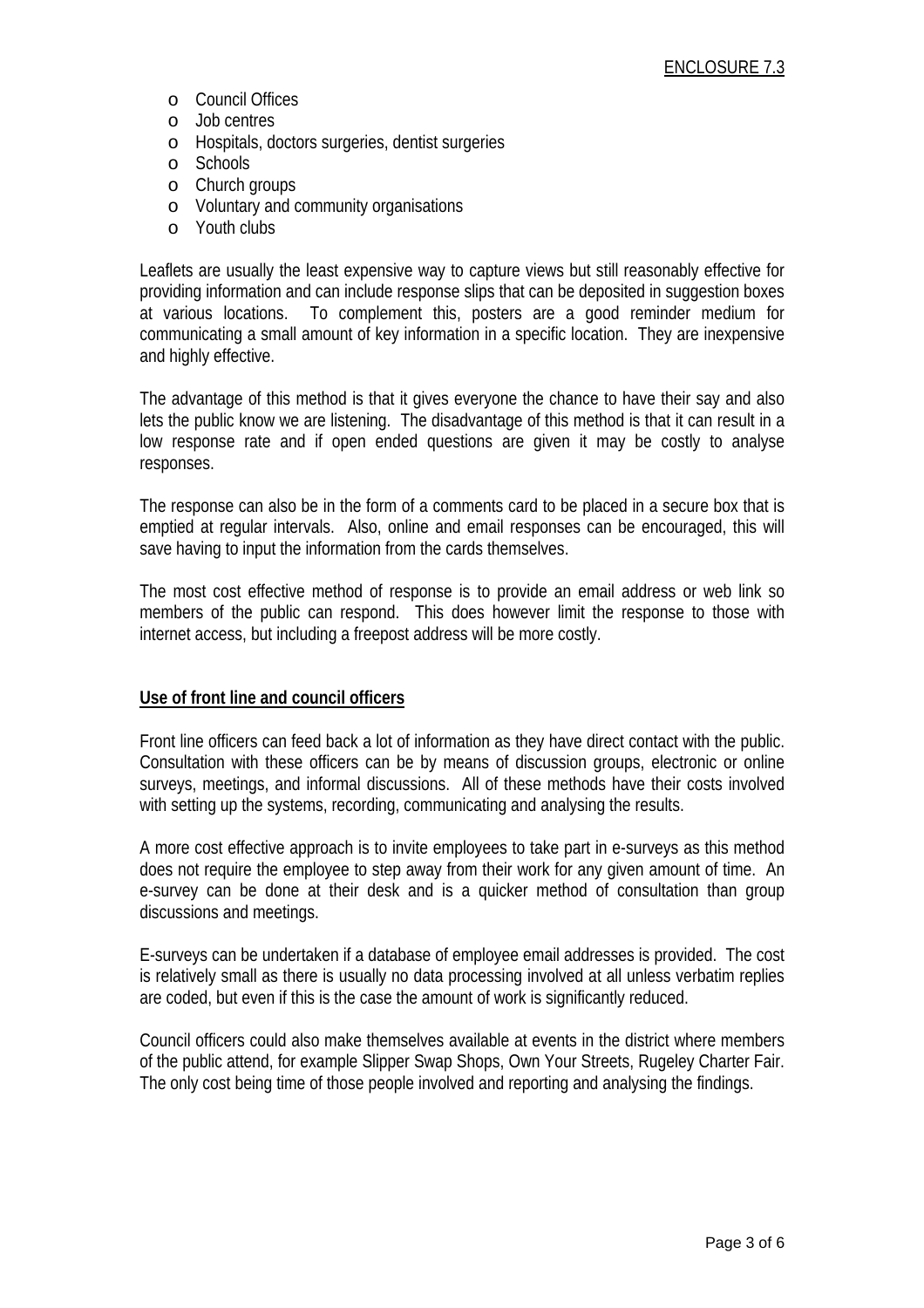#### **Desk research**

A cost effective method of consultation is to review the information and data that has already been collected from the public and how it can be put to use in the future, for example State of Cannock Chase, Citizens Panel, Leisure, Customer exit surveys.

Accepting what exists rather than what we need will ultimately decide if this method is cost effective and may result in cheaper future consultations.

The main cost is someone's time to carry out this research.

# **Telephone Research**

Telephone surveys can be undertaken fairly quickly depending upon the questions being asked. This is an effective way of gathering views and opinions on a wide range of subjects. Fairly cost effective, the main cost is the telephone calls, officer time and analysis of responses which may differ depending upon verbatim responses being coded.

#### **Online Consultation**

Rather than send out paper questionnaires to members of the Citizens Panel, we could provide the opportunity for them to complete the questionnaire online. Once a database of members email addresses has been set up, and they have said they wish to receive online questionnaires, they will automatically be sent a link to the survey via e-mail. This will be followed up with an email reminder if they have not responded by a certain date.

The main cost is officer time in collating and setting up an email database. It should also be considered that some Panel members may not wish to or cannot receive online questionnaires so there will still be a cost to provide paper based versions.

#### **Utilising the Citizens Panel**

It can be argued that the most cost effective method would be to utilise the panel more as it is already well-established. This includes conducting more surveys with the panel, such as postal surveys, telephone surveys and conducting focus groups. Each of these survey methods do, however, have their costs.

#### **Face to face In-street interviewing**

Face to face interviews can be conducted in busy streets with a lot of pedestrian traffic. The advantage of conducting street interviews is that it is more cost effective than conducting inhome interviews and response rates are relatively high.

Street interviews usually last no more than ten minutes and stimulus material can be shown to respondents.

Face to face exit interviews are interviews that are conducted at the location for the topic of the questionnaire. For example, if conducting research about The Chase Leisure Centre, face to face interviews can take place with people as they leave the leisure centre.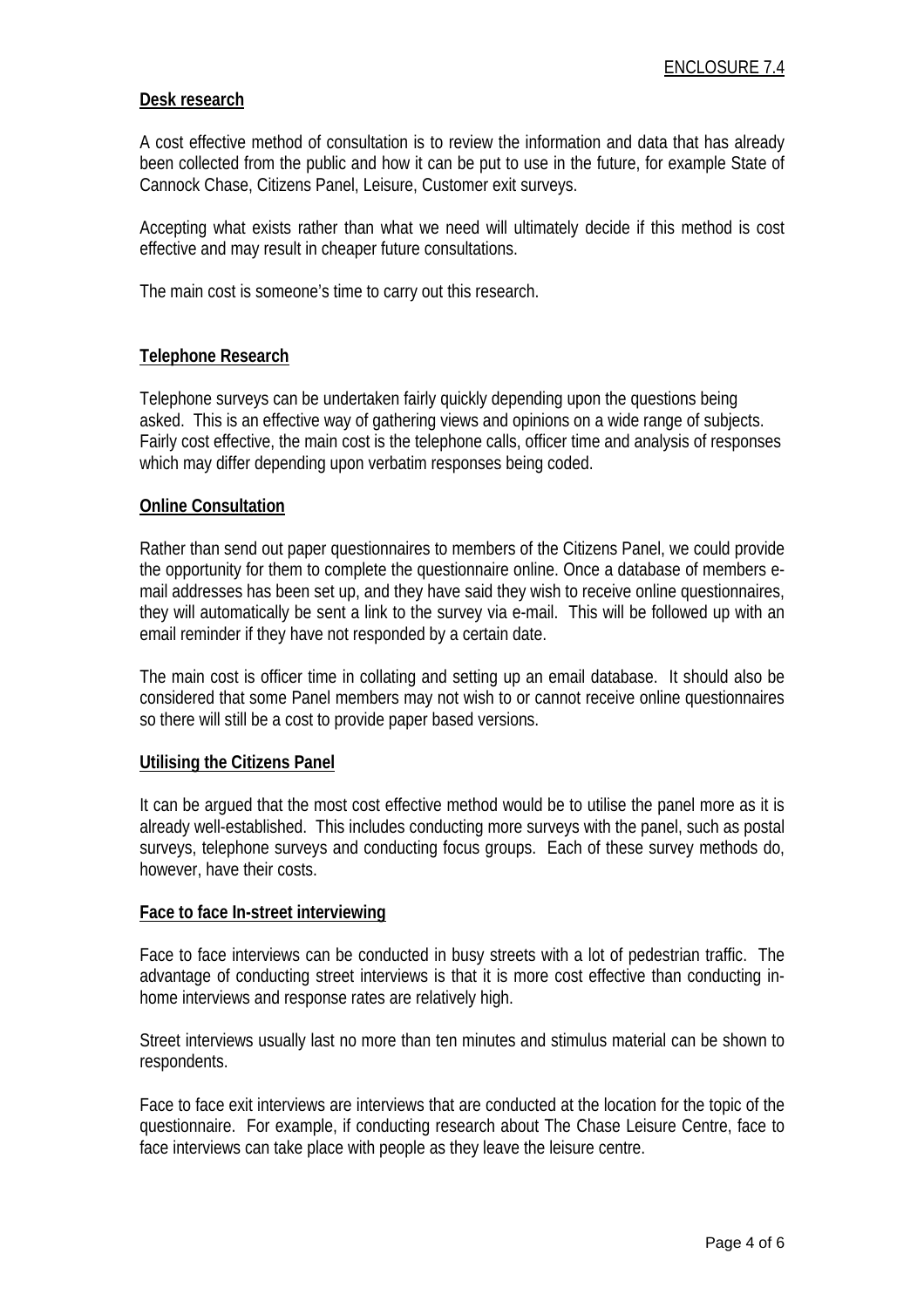#### ENCLOSURE 7.5

Approximate costs for undertaking street interviews for a sample of 500 people would be in the region of £6,000.

# **Details of Matters to be considered**

To consider the above proposals, options and information as requested.

# **Contribution to CHASE**

Effective consultation contributes significantly towards the council's vision and is a cross cutting priority across all five CHASE objectives. The Council's corporate plan 2007/10 promises to build an Excellent Council, known for excellent services and delivering value for money. In order to improve our services, we need to engage with and consult our residents.

# **Financial Implications**

There is no provision in the corporate consultation budget to undertake additional citizens panel surveys or on street interviews.

#### **Human Resource Implications**

There are no human resource implications arising from this report. Any enhancements will be planned into the consultation process.

#### **Legal Implications**

There are no identified implications arising from this report.

# **Section 17 (Crime Prevention)**

There are no identified implications arising from this report.

#### **Human Rights Act Implications**

There are no identified implications in respect to the Human Rights Act 1998 arising from this report.

#### **Section 9**

**Section 8**

# **Section 6**

# **Section 7**

# **Section 2**

**Section 3**

**Section 4**

**Section 5**